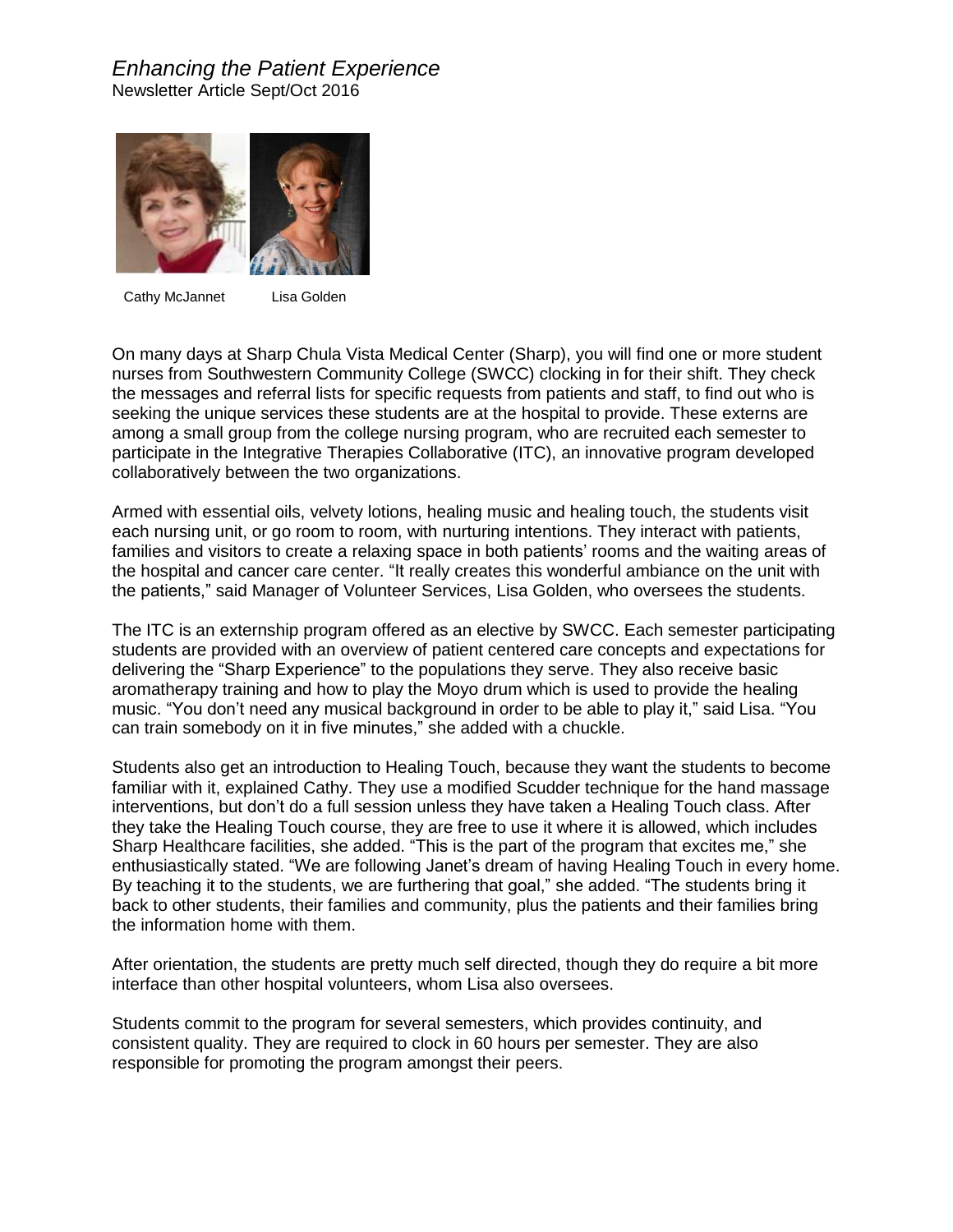## *Enhancing the Patient Experience*

Newsletter Article Sept/Oct 2016

Those that sign up might think they can earn an easy "A" by spreading essential oils, giving hand massages and rocking out on a drum they don't even have to know how to play. The more important result, says Lisa, are the hidden benefits they earn by their participation. Instead of standard clinical courses, they are learning very different skills. "It helps them develop anticipatory communication and empathy," she noted. It also enhances student communication abilities, teaches them to be more present and reminds them of the importance of self-care, she adds. They often find themselves renewed and refreshed after providing services. Some students in the program sign up afterward to be long term volunteers.

Feedback about ITC from patients put the program in the high success category. "They love it," stated Lisa. "They find it relaxing and comforting. I think just the interaction with the caregiver on that level – as opposed to someone doing something to them or at them (poking and prodding) – provides comfort for them. It's such a wonderful experience for them," she continued. In an effort to quantify the enhanced patient care experience Lisa says they have been doing pre-, and post-therapy surveys. On a point scale of 1-10, the presenting situation improves consistently by 4 points post-therapy, she noted. Areas where patient improvement has been noticed are reductions in stress, anxiety, pain, tension, and insomnia. There is a high satisfaction level from patients when they rate their care experience. Overall they have found the program offerings to be a positive experience. With these integrative therapies, the patients are able to receive comfort without increasing medications. At this point, the ITC program has offered more than 1,000 patient interactions for hand massage, aromatherapy and Healing Touch interventions, Lisa noted.

Iris Vazquez, who was one of the first students to participate in the program, sums up the student/patient ITC experience perfectly: "As nursing students we get so caught up in learning the science of nursing and in perfecting our technical skills that we rarely get the opportunity to actively develop the caring side of nursing. While participating in the ITC program, I felt like I got it…the opportunity to speak to patients, to reach out to those that are in very vulnerable situations, and offer them an alternative modality that brought them some distraction from their daily [hospital] routine. It was amazing how such a small action really change the patient's day. It is something that I'll carry with me for the rest of my career and life."

The impetus for developing the Integrative Therapies Collaborative came about in a unique way. Hospital staff recognized that they were struggling to find volunteers to fill the role of providing integrative therapies. In prior years, nurses were trained in aromatherapy, but considered the service a low priority amongst their list of responsibilities. Though low on the list of tasks, it was important to Sharp's initiative to become a Planetree designated hospital. Facing the volunteer issue and designation goals, the volunteer program had to get creative.

To fill the roles of providing the integrative therapies, longtime friends Cathy McJannet, Southwest Community College Director of Nursing (and Healing Touch Certified Practitioner/Instructor) and Dr. Caroline Etland, Sharp Director of Nursing, thought this might be a great opportunity to provide student nurses with additional training and experience. They were motivated, so it took them only two or three months to develop an externship curriculum that was offered for course credits. Faculty at SWCC and SCVMC leaders also participated in drafting the program proposal and in June, 2014, the pilot program was launched.

The collaborative efforts of everyone involved in developing the program generated an award winning program for its innovation and community involvement. In 2015, the program they developed earned the Sharp Center of Recognized Excellence Award (C.O.R.E.). The hospital's way of honoring excellence. The awards program operates under different pillars. ITC won